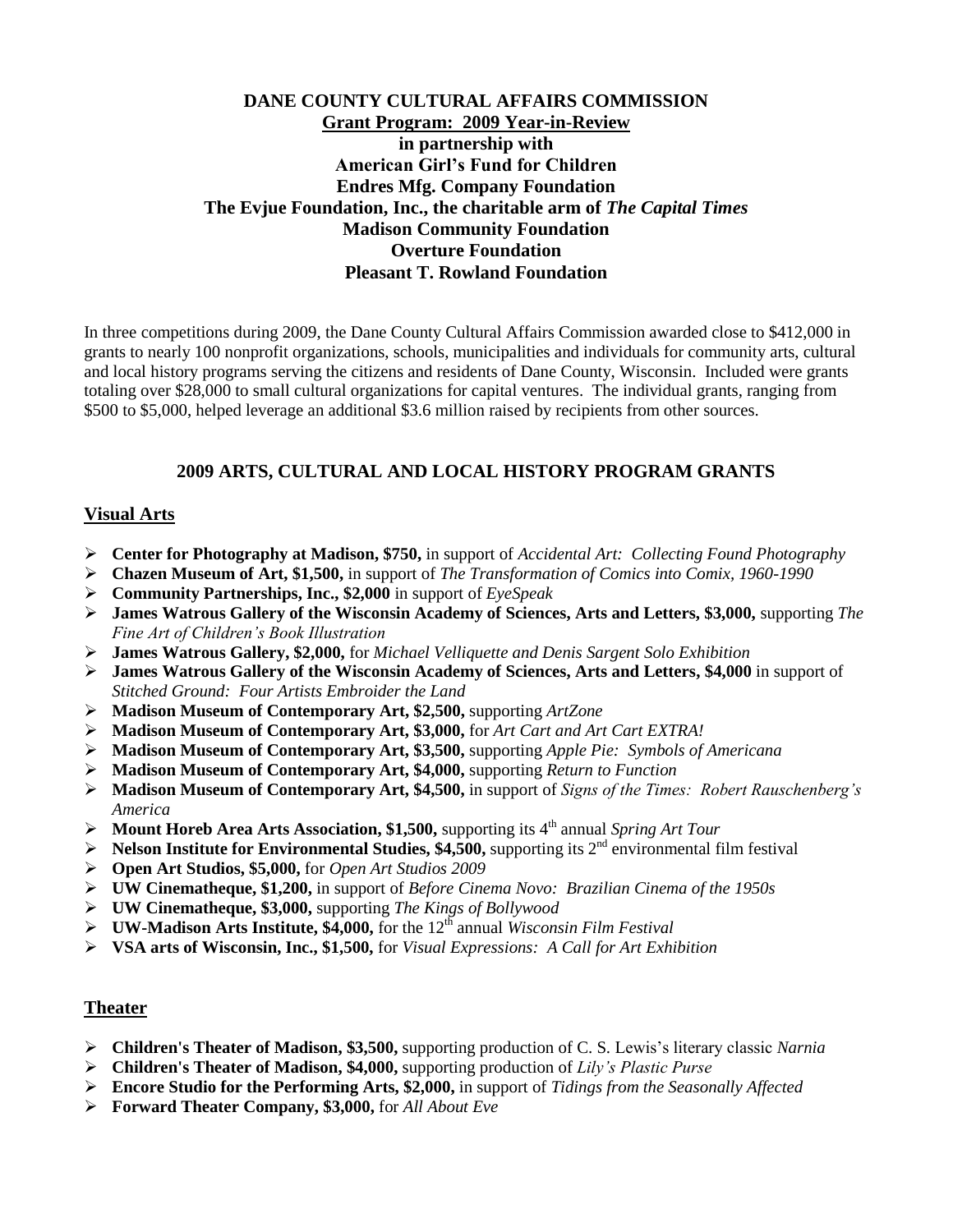- **Forward Theater Company, \$4,000,** for *Why Torture is Wrong, and the People Who Love Them*
- **Four Seasons Theatre Company, \$5,000,** in supporting production *Evita*
- **Four Seasons Theatre Company, \$5,000,** supporting *Little Women: The Musical*
- **Four Seasons Theatre Company, \$2,750,** supporting a special *Evening of Broadway Favorties*
- **Kathie Rasmussen Womens Theater, \$1,000,** for *Smart Women Project*
- **KOJO Productions, \$3,000,** supporting community presentations of *Buffalo Soldiers: The Legacy*
- **Laboratory Theatre, \$2,500,** in support of *Schoolhouse Rock Live!*
- **Madison Theater Guild, \$1,500,** supporting *One Flew Over The Cuckoo's Nest*
- **Madison Theatre Guild, \$1,500,** for two productions, *Two Rooms* and *Meg*
- **Madison Theatre Guild, \$2,500,** in support of *Forever Plaid and Souvenir in Combination*
- **Music Theatre of Madison, \$1,500,** for Wisconsin premier of *Thrill Me: The Leopold and Loeb Story*
- **Oregon Straw Hat Players, \$2,000,** for production of *Once Upon a Mattress*
- **PlayTime Productions, \$3,000,** for production and presentation of *Sleeping Beauty*
- **PlayTime Productions, \$3,000,** for *The Little Match Girl*
- **Strollers Theatre, \$1,500,** supporting production of *Cat's-Paw*
- **Strollers Theatre, \$2,000,** supporting production of *Man of La Mancha*
- **Sun Prairie Civic Theatre, \$1,000,** for production of *The Foreigner*
- **TAPIT/new works, \$3,000,** for *Help Wanted: A New Multi-Disciplinary Play*
- **The Madison Savoyards, \$2,000,** for Madison premiere production of *Tarantara, Tarantara*
- **The Madison Savoyards, \$4,000,** for presentation of *The Yeoman of the Guard*
- **Theater Bus, \$1,000,** for *Scholarship Program for Seniors*
- **University of Wisconsin-Madison Continuing Studies in Theatre, \$1,500,** supporting *2009 Wisconsin Wrights New Play Project*
- **University Theatre, \$1,500,** supporting *Revolt of the Beavers*

#### **Music**

- **Bach Dancing & Dynamite Society, \$4,500,** in support of *Haydn Seek: Summer Chamber Music Festival*
- **Bridge Lake Point Waunona Neighborhood Center, \$500,** supporting *BLW Summer Concerts*
- **Capitol City Band Association, \$1,500,** supporting *July 4 Concert on the Square*
- **con vivo!, \$500,** for *DaCapo!*
- **con vivo!, \$500**, for winter music program, *American Classics*
- **con vivo!, \$500,** supporting *Romantic Ruminations*
- **Festival Choir of Madison, \$1,200,** in support of *Shakin' the Blues Away*
- **Four Lakes Traditional Music Collective, \$2,500,** supporting *Sugar Maple Traditional Music Festival*
- **Friends of the Arboretum, \$2,000,** for *Oakwood Chamber Players Collaborative Performance*
- **Independent Living, \$1,500,** in support of *Celebrate Independence Concerts*
- **Jazz at Five, \$4,500,** supporting a free outdoor concert series of exceptional jazz
- **John Duggleby, \$500,** supporting *Affordable Musical Programs for Seniors/Disabled Adults*
- **Madison Area Concert Handbells, \$1,000,** supporting *Retirement Community Concerts*
- **Madison Area Concert Handbells, \$1,000,** for *Baroque and Beyond Spring Handbell Concerts*
- **Madison Bach Musicians, \$2,500,** supporting *Vivaldi & Bach Concerts*
- **Madison Blues Society, \$3,500,** supporting *Madison Blues Society's 7th Annual Blues Picnic*
- **Madison Early Music Festival, \$3,500,** for public concert series
- **Madison Folk Music Society, \$1,500,** for *Folk on State*
- **Madison Music Collective, \$1,000,** for *Relationships Old and New*
- **Madison Music Collective, \$2,500,** for *MMC Summer Music Summits*
- **Madison Opera, \$2,000,** supporting *The Turn of the Screw*
- **Madison Opera, \$2,500,** supporting *Carmen: Student Matinee*
- **Madison Opera, \$4,000,** supporting *Faust: The Student Matinee*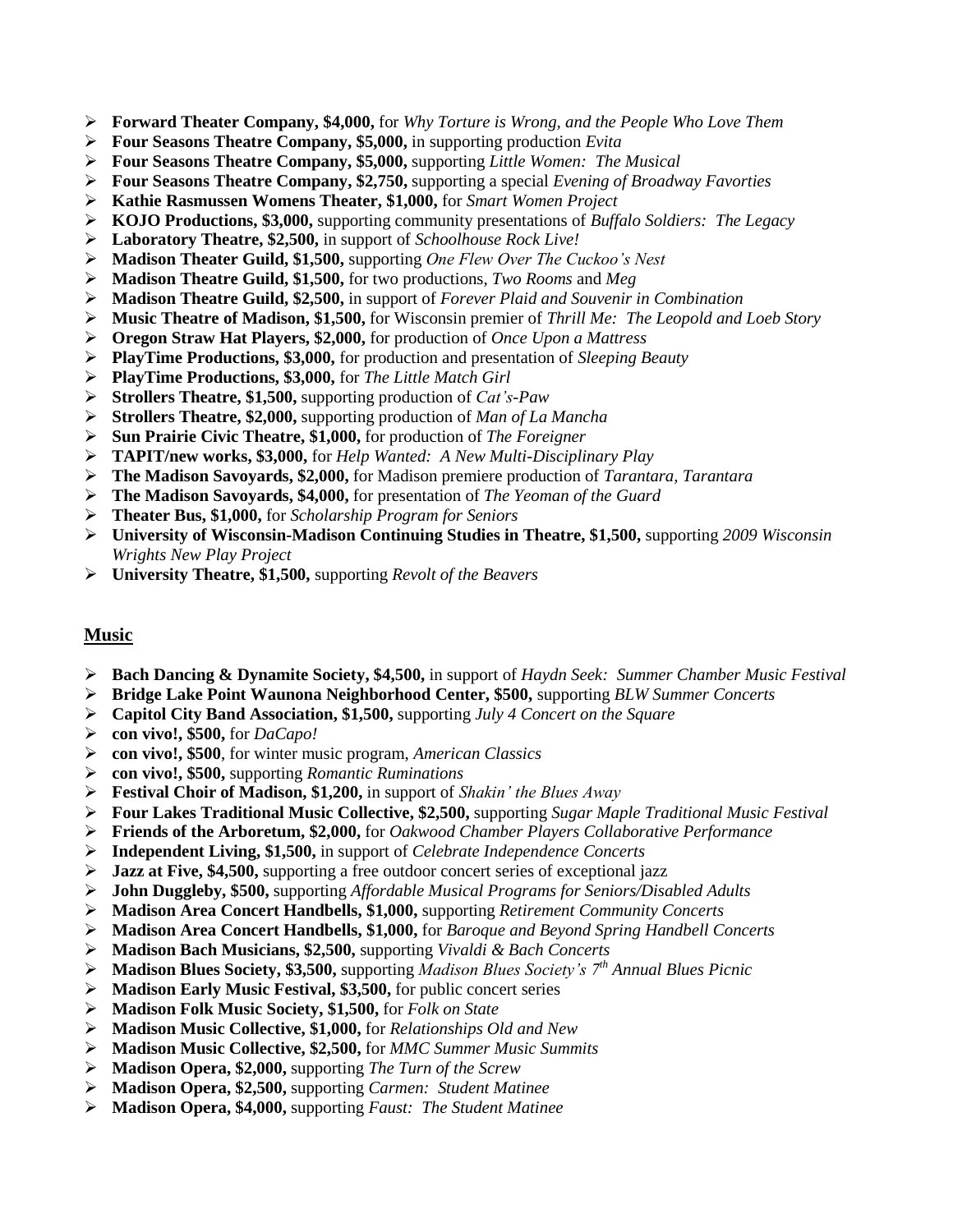- **Madison Opera, \$4,500,** for production of Wagner's grand *The Flying Dutchman*
- **Madison Opera, \$5,000,** in support of *Opera in the Park 2009*
- **Madison Symphony Orchestra, \$2,500,** presenting *Concerts with Philippe Bianconi and Dean Peterson*
- **Madison Symphony Orchestra, \$3,000,** supporting *Heartstrings*
- **Madison Symphony Orchestra, \$4,000,** for *2010 Spring Young People's Concert*
- **Madison Symphony Orchestra, \$4,500,** for *2009 Fall Youth Concerts*
- **Madison Symphony Orchestra, \$4,500,** supporting *MSO Christmas Spectacular*
- **Madison Youth Choirs, \$1,000,** supporting a festival and performances for area young male singers
- **Madison Youth Choirs, \$1,800,** supporting *A Night at the Opera*
- **Madison Youth Choirs, \$4,000,** supporting semester-long study and culminating performances focused upon *The Little Prince*
- **MAMA, Inc., \$1,500,** in support of annual *Madison Area Music Awards Concert*
- **Monona Terrace Community Events, \$3,500,** for *Tunes at Monona Terrace*
- **North/Eastside Senior Coalition, \$1,500,** for *2009 Summer Concert Series at Warner Park*
- **Overture Center for the Arts, \$2,500,** for *Overture After Work*
- **Overture Center for the Arts, \$4,000,** for *Sones de Mxico*
- **Overture Center for the Arts, \$4,000,** for *JazzReach Residency*
- **PeBoGa, \$1,500,** for *Fall Gospel Fest Concert*
- **Prairie Music Academy, \$2,500,** for *Harmony for Kids*
- **Studio Orchestra, \$1,250,** for *Senior Living Establishments Concerts*
- **Token Creek Festival, \$5,000,** in support of *Token Creek Chamber Music Festival-2009 Season*
- **Verona Area Performing Arts Series, \$1,500,** supporting concert and clinic with pianist *David Osborne*
- **Wisconsin Chamber Orchestra, \$1,800,** in support of *Halloween Concert*
- **Wisconsin Chamber Orchestra, \$2,000,** in support of *Masterworks Concert with Stewart Goodyear*
- **Wisconsin Chamber Orchestra, \$2,000,** in support of *Masterworks with Minneapolis Guitar Quartet*
- **Wisconsin Chamber Orchestra, \$2,500,** for *Concerts on the Square with Robert Bonfiglio*
- **Wisconsin Chamber Orchestra, \$2,500,** in support of *Masterworks Concert with Violinist Augustin Hadelich*
- **Wisconsin Folk Arts Association, \$1,000,** bringing musician and teacher Jacqueline Schwab to our community
- **Wisconsin Union Theater, \$2,750,** in support of *Isthmus Jazz Festival*
- **Wisconsin Union Theater, \$4,500,** supporting *2009 World Music Festival*
- **Wisconsin Youth Symphony Orchestra, \$2,000,** for *Steenbock Fall 2009 Concerts*
- **Wisconsin Youth Symphony Orchestras, \$4,000,** supporting *WYSO Winterfest Concerts*
- **Wisconsin Youth Symphony Orchestras, \$4,000,** for *WYSO Bolz Spring 2009 Concerts*

#### **Dance**

- **Dance Wisconsin, \$2,000,** supporting *Nutcracker Fantasy Ballet*
- **Jazzworks Dance Company, \$2,500,** for *A World Without Walls*
- **Jin-Wen Yu Dance, \$2,500,** for *Meta-50*
- **Kanopy Dance Theatre, \$2,000,** for *Dark Nights*
- **Kanopy Dance Theatre, \$3,000,** for *Celebration of Dance*
- **Kanopy Dance Theatre, \$3,000,** for *Autumn Heart*
- **Li Chiao-Ping Dance, \$4,000,** in support of *eVOLUTION*
- **Madison Ballet, \$ 5,000,** in support of *Behind the Curtains*
- **Madison Ballet, \$3,000,** supporting presentation of *Cinderella*
- **Madison Ballet, \$4,000,** in support of *Movement in Your World*
- **Wisconsin Union Theater, \$2,000,** supporting *Spring Dance Events*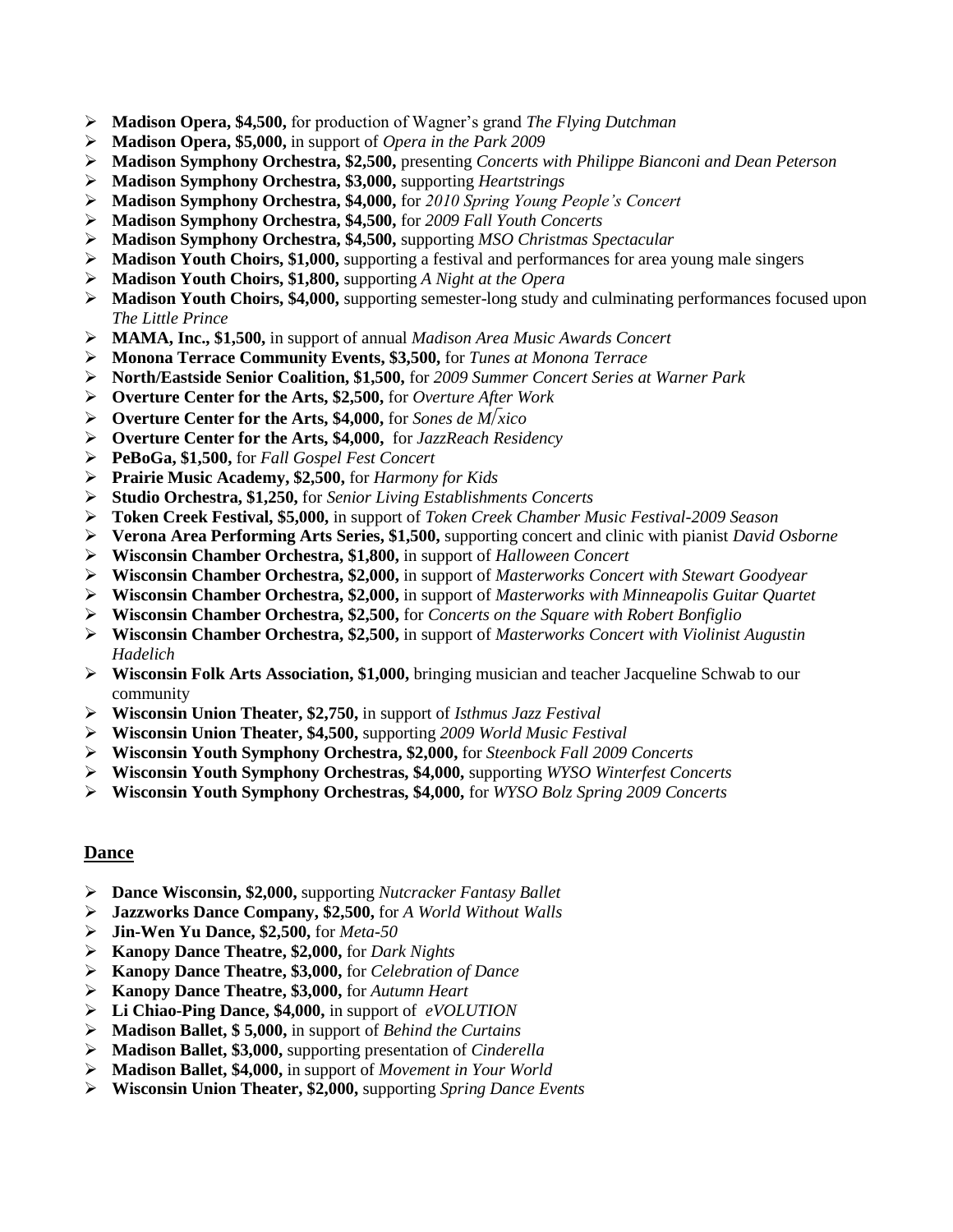### **Multidisciplinary Arts/Culture**

- **African Association of Madison, \$3,500,** supporting *Africa Fest 2009*
- **Africasong Communications, \$2,500,** for *30th State of Wisconsin Tribute & Ceremony to Dr. Martin Luther King, Jr.*
- **Bayview Foundation, \$3,000,** for *Building Blocks: an arts and environment project*
- **Dane Dances!, \$3,000,** for *Dane Dances!*
- **Friends of the Arboretum, \$2,000,** presenting *Vanishing Landscapes and Endangered Species*
- **Julia Steege, \$1,500,** supporting *Using Art to Sow Intercultural Dialogue in Quann Gardens*
- ▶ Lulu G. Lemery Foundation for Arts and Expression, \$2,000, in support of 2<sup>nd</sup> Annual Oregon Arts *Festival*
- **Madison Children's Museum, \$2,000,** for *Living Stories*
- **Madison Children's Museum, \$3,000,** for *Kids for Peace*
- **Overture Center for the Arts, \$4,000,** for *2010 International Festival*
- **Madison-Camagey Sister City Association, \$1,500,** for *Cuban Artists in Madison/Celebrating Friendship*
- **North/Eastside Senior Coalition, \$500,** in support of *Rejoice in the Wisdom of Women*
- **Opera for the Young, \$4,000,** for *The Elixir of Love-Opera for the Young at Heart*
- **Opera for the Young, \$500,** for *The Elixir of Love*
- **Sarah White, \$1,000,** for *Remember to Write Fall 2009*
- **Sarah White, \$500,** supporting *Remember to Write Spring 2010*
- **Sarah White, \$1,330,** in support of *Meals and Memories*
- **Simpson Street Free Press, \$3,000,** supporting *Art is for Everyone*
- **Sun Prairie Historical Society, \$1,000,** supporting *Sun Prairie Georgia O'Keeffe Event 2009*
- **Village of Mazomanie, \$4,000,** for *Gandy Dancer Festival*
- **Wil-Mar Neighborhood Center, \$4,000,** for *La Fete de Marquette*
- **Wisconsin Humanities Council, \$5,000,** in support of *Wisconsin Book Festival*
- **Wisconsin Youth! Company, \$5,000,** supporting *Celebrating Youth! 2010*

### **Arts-in-Schools**

- **Children's Theater of Madison, \$3,500,** supporting *Young Playwrights*
- **Common Arts on behalf of American Players Theatre, \$2,000,** supporting *Student Matinee Series and Teaching Artist Workshops*
- **Common Arts on behalf of American Players Theatre, \$4,000,** supporting *Potency of Poetry*
- **Emerson Elementary School, \$2,000,** for *Hands on Drumming*
- **James Madison Memorial High School, \$1,000,** for *Drama Education for High School Preparation*
- **Madison Children's Museum, \$2,000,** in support of *Kids Caps Community Art Initiative*
- **Madison Metropolitan School District, \$1,000,** for *Living The Dream*
- **Madison Symphony Orchestra, \$3,000,** for *Up Close and Musical*
- **Madison Youth Choirs, \$1,000,** for *School Outreach Tours*
- **Monona Terrace Community Events, \$2,500,** supporting *Terrace Town 2010 Going Green*
- **Opera for the Young, \$1,000,** supporting *The Elixir of Love*
- **Opera for the Young, \$3,250,** for *Rusalka: A Mermaid's Tale*
- **Overture Center for the Arts, \$2,000,** for *High School Musical Theatre Program*
- **VSA arts of Wisconsin, \$1,000,** supporting *Artist Residency at Glendale Elementary School*
- **West Middleton PTO, \$1,500,** in support of *Bee Rules Tile Mural* project